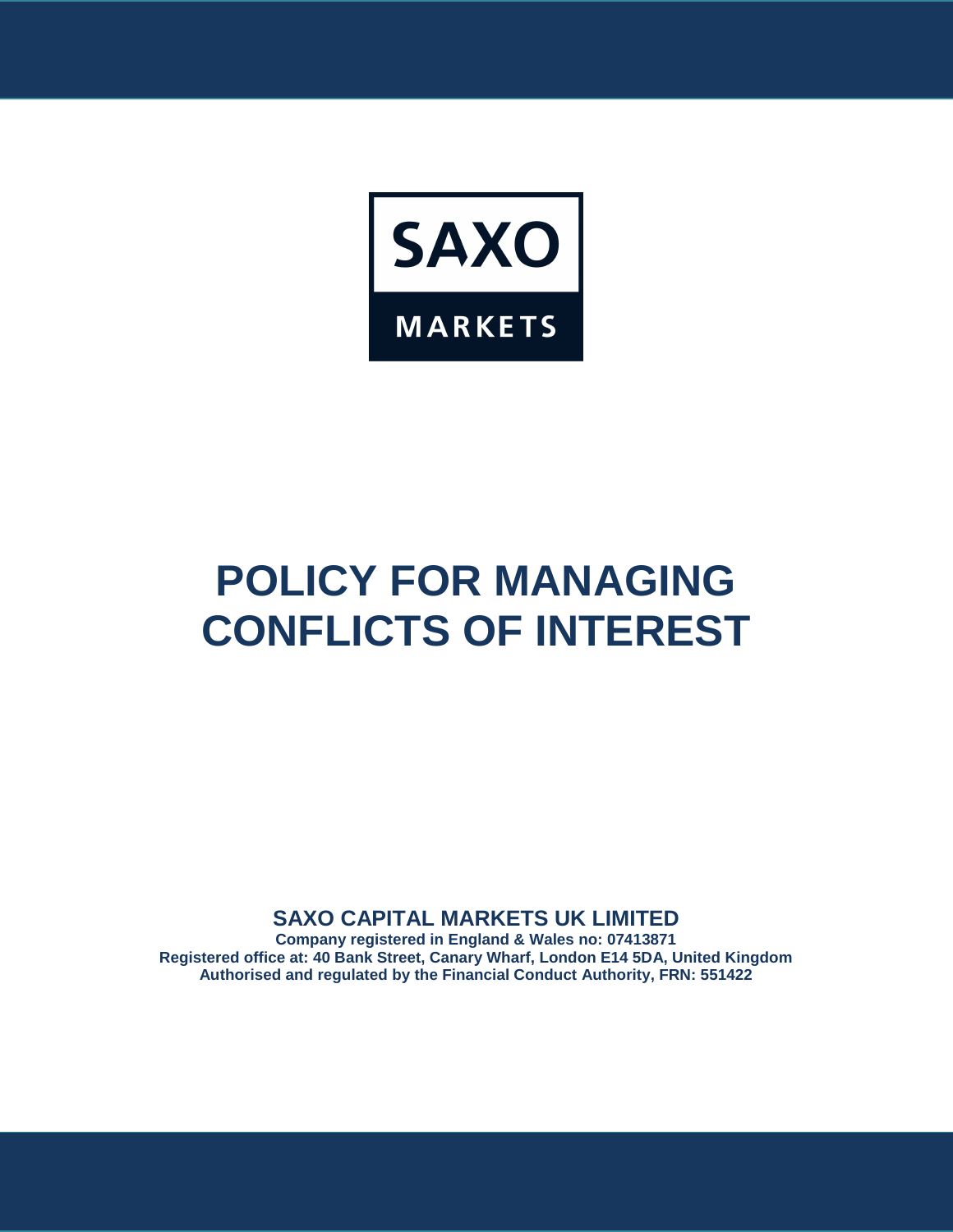## **1. INTRODUCTION**

- **1.1** This Policy is issued pursuant to, and in compliance with, EU Directive 2004/39/EC of 21 April 2004 on Markets in Financial Instruments Directive (as amended) ("MiFID") and subsequent changes to the rules of the Financial Conduct Authority implementing MiFID in the UK (the "FCA Rules") that apply to Saxo Capital Markets UK Ltd ("SCML"). Specifically, this Policy is issued in compliance with FCA's Principle 8 and Principle 6, as well as the requirements stipulated in SYSC 10 of the FCA Handbook.
- **1.2** This Policy is a supplement to SCML's overall general obligation to act with integrity and fairness, both towards its clients and its counterparties. SCML is committed to professionally managing and, as appropriate, disclosing potential conflicts of interest which may arise in its constituent businesses. Conflicts of interest may arise between the firm and its clients, or between one client and another client. SCML reserves the right to amend or supplement this Policy at any time.
- **1.3** This Policy is available to SCML's clients upon request and is also made available on our [website.](https://www.home.saxo/en-gb/legal/legal-documentation/legal-documentation) SCML reserves the right to amend or supplement this Policy at any time.
- **1.4** Heads of the different business sections in SCML are responsible for identifying, preventing and managing conflicts of interests in their section.
- **1.5** As a preventive measure the organisational setup will be assessed on an ongoing basis and to the extent possible and where deemed proportionate the organisational setup in SCML will be changed to prevent potential conflicts of interest.
- **2 IDENTIFICATION AND GENERAL DISCLOSURE OF THE NATURE OF POTENTIAL CONFLICTS OF IN-TEREST AND OF THEIR SOURCES**

Version 1.01, January 2018dfsgfdssdfgsVersion

- **2.1** SCML hereby identifies and discloses a range of circumstances which may give rise to a conflict of interest and potentially but not necessarily be detrimental to the interests of one or more clients. Such a conflict of interest may arise if SCML, or any person directly or indirectly controlled by SCML or a client, is likely to make a financial gain, or avoid a financial loss, at the expense of a client. Where deemed proportionate and necessary organisapreventive measures will be taken. SCML will manage conflicts of interest fairly.
- **2.2** SCML has identified the following circumstances which may give rise to a conflict of interest:
- **2.3** SCML may provide advice to clients whose interests may be in conflict or competition with other clients' interests;
- **2.4** SCML may have an interest that is contrary to clients' transactions, e.g. when clients trade in markets where SCML acts as a market maker or when SCML wishes to invest in the same instrument as a client;
- **2.5** When acting as market maker SCML may manage its own risk by hedging in the market which may affect market levels and thus affecting client levels including stoploss levels. Furthermore, SCML may profit from its hedging activity even though the client's transaction declines in value;
- **2.6** SCML, its employees and related legal persons may have, establish, change or cease to have positions in securities, foreign exchange or other financial instruments covered by an investment recommendation or advice provided by ;
- **2.7** SCML's employees may trade in securities or other financial instruments on behalf of the clients knowing that the trades will be beneficial to SCML, its employees' or related persons' positions in the same instruments;
- **2.8** SCML may have an interest in maximizing trading volumes in order to increase its commission revenue, which is inconsistent with the client's personal objective of minimizing transaction costs;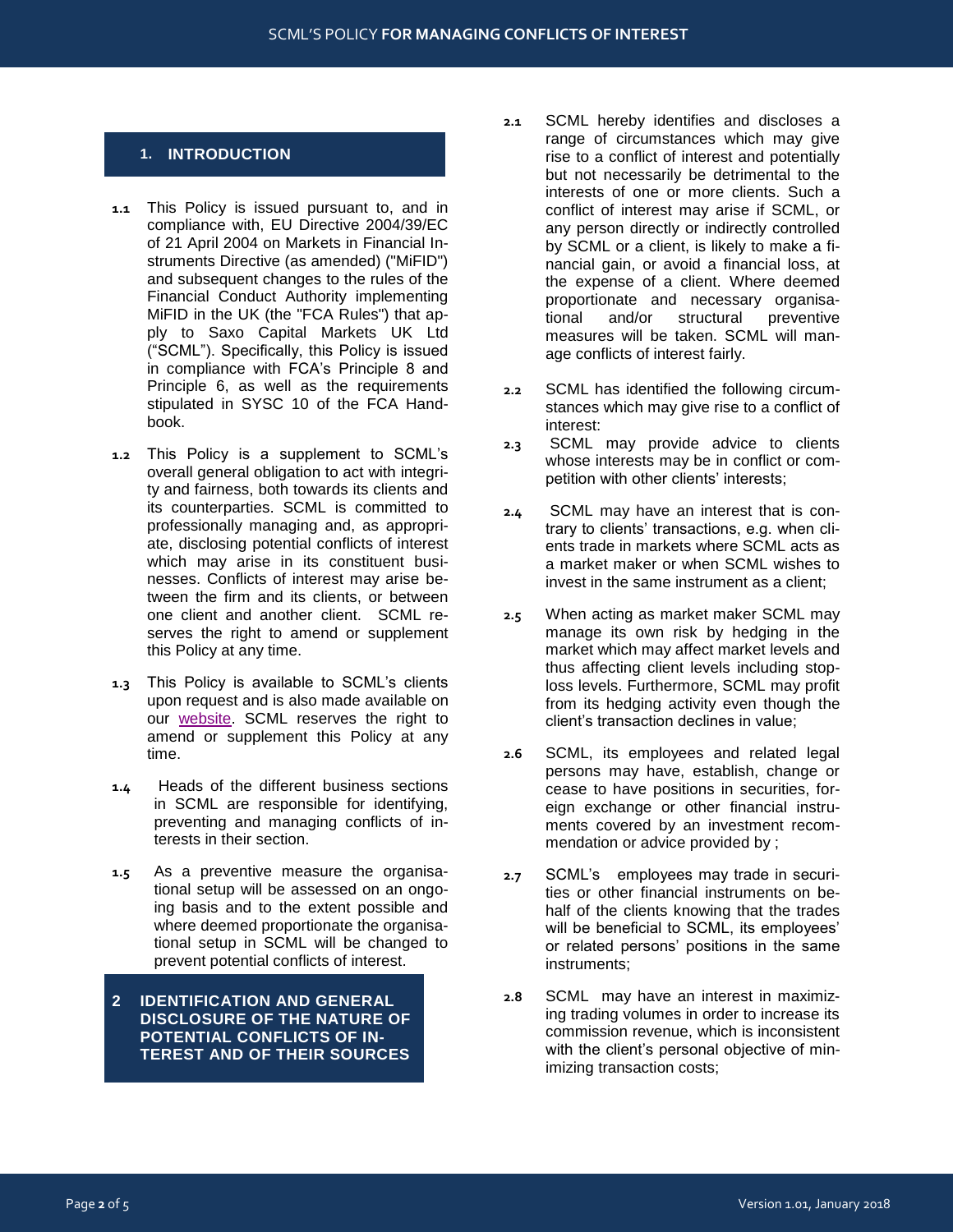- **2.9** SCML's bonus scheme may award its employees based on the trading volume etc.
- **2.10** SCML may receive or pay inducements to or from third parties for the referral of new clients where the amount of remuneration is based on the fees earned from the clients.
- **2.11** SCML, its employees and related legal persons may have interests in business competing with SCML's clients.
- **2.12** SCML may pay inducements to a third party for the referral of new clients where the amount of remuneration received by the third party is based on the fees earned from the clients.
- **2.13** SCML and its employees may misuse the information that is available to them due to the nature of the business or their job function to make a financial gain or avoid financial loss to the detriment of clients.
- **2.14** Some senior SCML employees have global roles within the Saxo Bank Group. An appropriate degree of separation and independence on an on-going basis is therefore expected from these 'double hatted' SCML individuals.

### **3 REGISTRATION OF CONFLICTS OF INTEREST**

**3.1** SCML maintains a register of the investment services, activities and ancillary services carried out by or on behalf of SCML which have given, or could give rise to a conflict of interest which may be detrimental to the interests of one or more clients. The information in the register facilitates the management of conflicts of interest and potential conflicts of interest.

### **4 MANAGING CONFLICTS OF INTEREST**

- **4.1** In order to manage possible conflicts of interest, SCML maintains processes, procedures and organizational arrangements, which are referred to hereinafter.
- **4.2** Critical arrangements of SCML's Policy for managing conflicts of interest include the following:
- **4.3** All employees are bound by professional secrecy and confidential information is only to be shared if essential for performing a job function;
- **4.4** All employees are at all times bound to act loyally to SCML and be in full compliance with its procedures;
- **4.5** All employees are obliged to immediately inform SCML of any interests the employee or the employee's related legal persons may have in any business competing with SCML or SCML's clients and which could give rise to a potential conflict of interest;
- **4.6** All employees receive instructions and guidance regarding managing of conflicts of interest;
- **4.7** SCML is primarily a trading facilitator and will in general hedge all client orders on either a one-to-one or aggregated basis. For this reason SCML will in general neither have any financial gain nor any other gain by situations where customers experience losses as a consequence of market movements.
- **4.8** SCML will only hedge for such purposes and in a manner that is not meant to disadvantage the client or disrupt the market;
- **4.9** All clients are to be treated fairly and with transparency;
- **4.10** Our parent company, Saxo Bank A/S aims at making available research publications to clients, prospective clients and other third persons of SCML for information and educational purposes as part of its investment management activities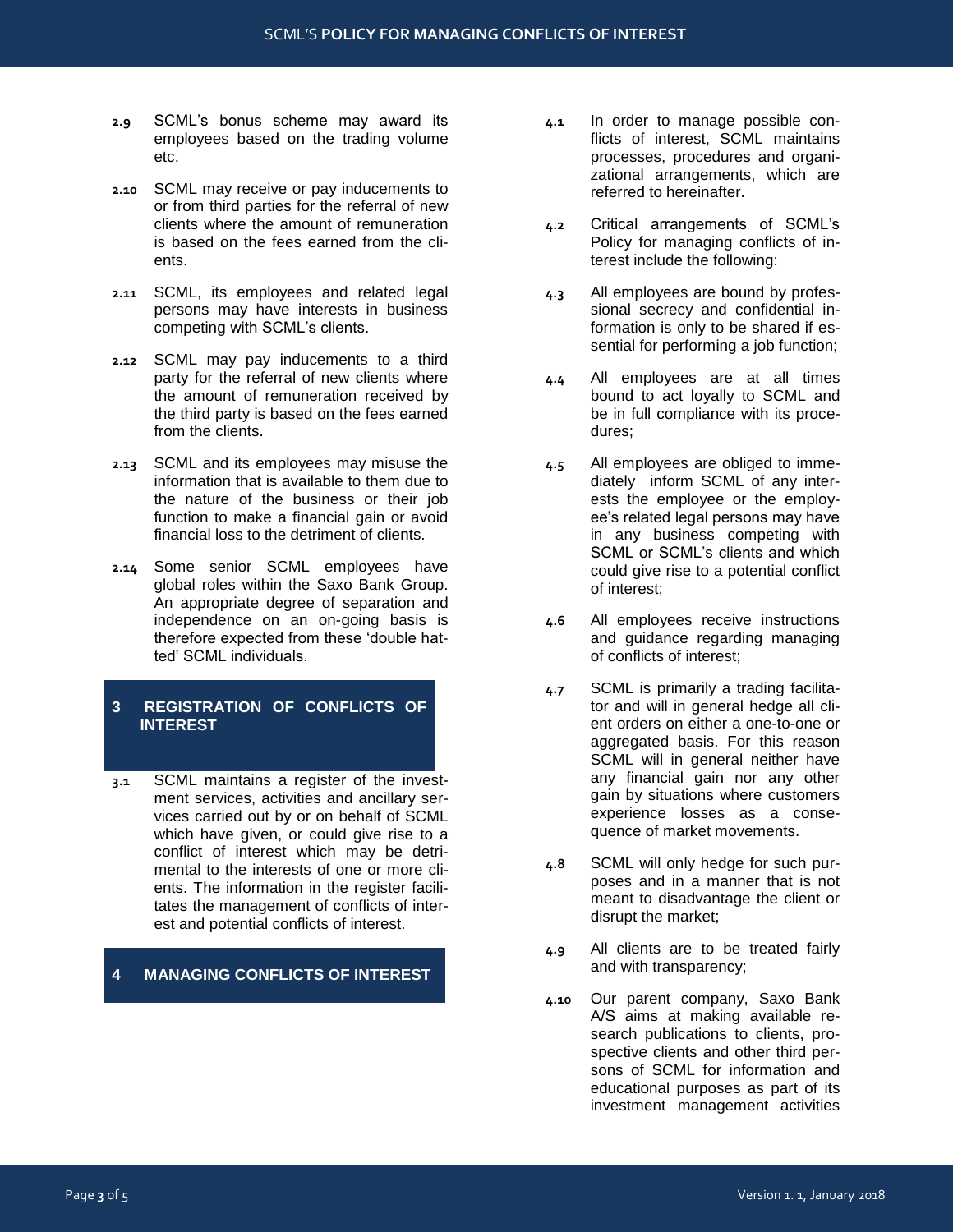and in circumstances in which Saxo Bank A/S will not reasonably be expected to have a material influence on a client's or a third person's investment decision;

- **4.11** Research /recommendations published by Saxo Bank A/S contain information on any material interests or conflicts of interest that Saxo Bank A/S or its related legal persons or the research analyst responsible for the publication/recommendation has in relation to the securities or the issuer to whom the publication/recommendation pertains and information on Saxo Bank A/S's organizational and administrative arrangements for managing conflicts of interest in connection with such publications/¬recommendations. Employees who issue such publications/recommendations need to wait at least 24 hours from the time of the publication before they trade the security themselves;
- **4.12** Research publications/recommendations undertaken Saxo Bank A/S are internally distributed exclusively at the same time as they are distributed to clients. Research analysts do not provide Trading personnel with advance knowledge of the timing and content of forthcoming publications/recommendations;
- **4.13** Trading personnel of SCML are not permitted to review sections of publications containing recommendations, research summary, price targets or value recommendations, even to verify factual accuracy, prior to publication;
- **4.14** All employees are bound by SCML's rules and guidelines for employee trading as in force and effect from time to time;
- **4.15** SCML's bonus scheme is compounded of several elements and each trade related element does not alone affect the bonus significantly;
- **4.16** All representatives of SCML hold a license if a license is required for performing the business in the country where the representative is registered;
- **4.17** SCML monitors internal reporting and the effectiveness of its policies and procedures for managing conflicts of interest.
- **4.18** SCML is not permitted to undertake any proprietary trading and therefore SCML is not impaired by any proprietary trading interests from acting in a client's best interest.
- **4.19** All employees are bound by the Gifts and Hospitality Policy which does not allow the employee to solicit or accept any gift or inducement which may influence their independence or create a conflict with the duty owed to SCML of its clients.
- **4.20** All employees are at all times bound to act in full compliance with SCML's policies and procedures.
- **4.21** All employees receive instructions and guidance regarding the managing of conflicts of interest.
- **4.22** All employees are bound by the Personal Account Dealing Policy and transactions undertaken by employees are actively monitored.
- **4.23** All employees are prohibited from engaging in other external business interests unless granted prior consent by the senior management.
- **4.24** SCML's Risk Committee continuously monitors the effectiveness of its policies and procedures for managing conflicts of interest

#### **5 DISCLOSURE OF CONFLICTS OF IN-TEREST**

.